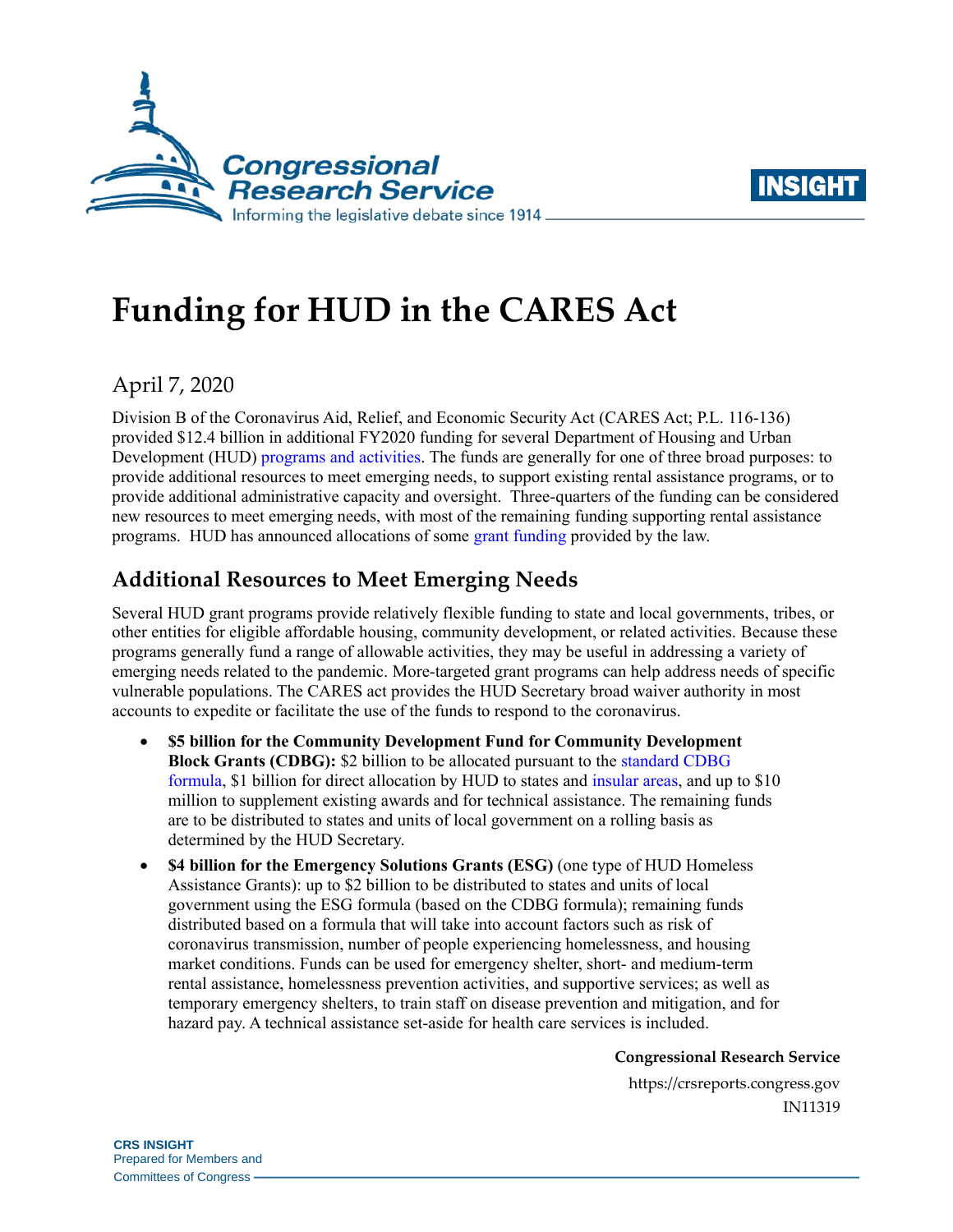- **\$65 million for Housing Opportunities for Persons with AIDS (HOPWA)**: not less than \$50 million to be distributed to eligible states and metropolitan statistical areas using the HOPWA formula, and up to \$10 million to organizations administering permanent supportive housing programs with HOPWA competitive grants. Funds may be used to maintain existing assistance, and also to respond to COVID-19, including isolation and relocation expenses to protect people living with HIV/AIDS.
- **\$300 million for Native American Programs**: at least \$200 million for the Native American Housing Block Grant (NAHBG); up to \$100 million for the Indian Community Development Block Grant (ICDBG).
	- NAHBG funds to be used "to prevent, prepare for, and respond to coronavirus, including to maintain normal operations," and to fund affordable housing activities that are generally eligible under the program. Funds are allocated to tribes using the existing program formula.
	- ICDBG funds to be used "to prevent, prepare for, and respond to coronavirus, for emergencies that constitute imminent threats to health and safety." Funds will be allocated to tribes as prioritized by the HUD Secretary in a noncompetitive process.
- **\$2.5 million for Fair Housing programs**: \$1.5 million for the Fair Housing Assistance Program to address fair housing issues related to COVID-19; \$1 million for the Fair Housing Initiatives Program to educate the public about fair housing issues related to COVID-19.

#### **Supporting Existing Rental Assistance Programs**

HUD rental assistance programs subsidize the difference between tenant contributions toward rent and a unit's rent (or operating expenses). When tenants' incomes are reduced—such as by rising unemployment triggered by the pandemic—their rent contributions decrease, which increases federal subsidy costs. The CARES Act provides supplemental funding to help cover those anticipated increased costs, and support administrative expenses. The act provides the HUD Secretary broad waiver authority in each account to expedite or facilitate the use of the funds to respond to coronavirus.

- **\$1.25 billion for Tenant-Based Rental Assistance**, which funds the Housing Choice Voucher program. Includes \$400 million for increased subsidy costs and \$850 million for administrative and other expenses incurred by public housing authorities (PHAs), including "activities to support or maintain the health and safety of assisted individuals and families, and costs related to retention and support of participating owners." Funds will be allocated based on need, as determined by the HUD Secretary.
- **\$685 million for the Operating Fund,** to be used to maintain the operation of public housing properties and support coronavirus-related expenses, including health and safety activities for residents, and education and child care needs of impacted families. Funds will be allocated to PHAs as additional FY2020 funding based on the operating fund formula.
- **\$1 billion for Project-Based Rental Assistance** to maintain normal operations and take other necessary actions to meet the needs of residents and owners of project-based Section 8 properties.
- **\$50 million for Section 202 Housing for the Elderly**, including for owners to "maintain normal operations and take other necessary actions" during the time operations might be affected by COVID-19. Up to \$10 million available for service coordinators.